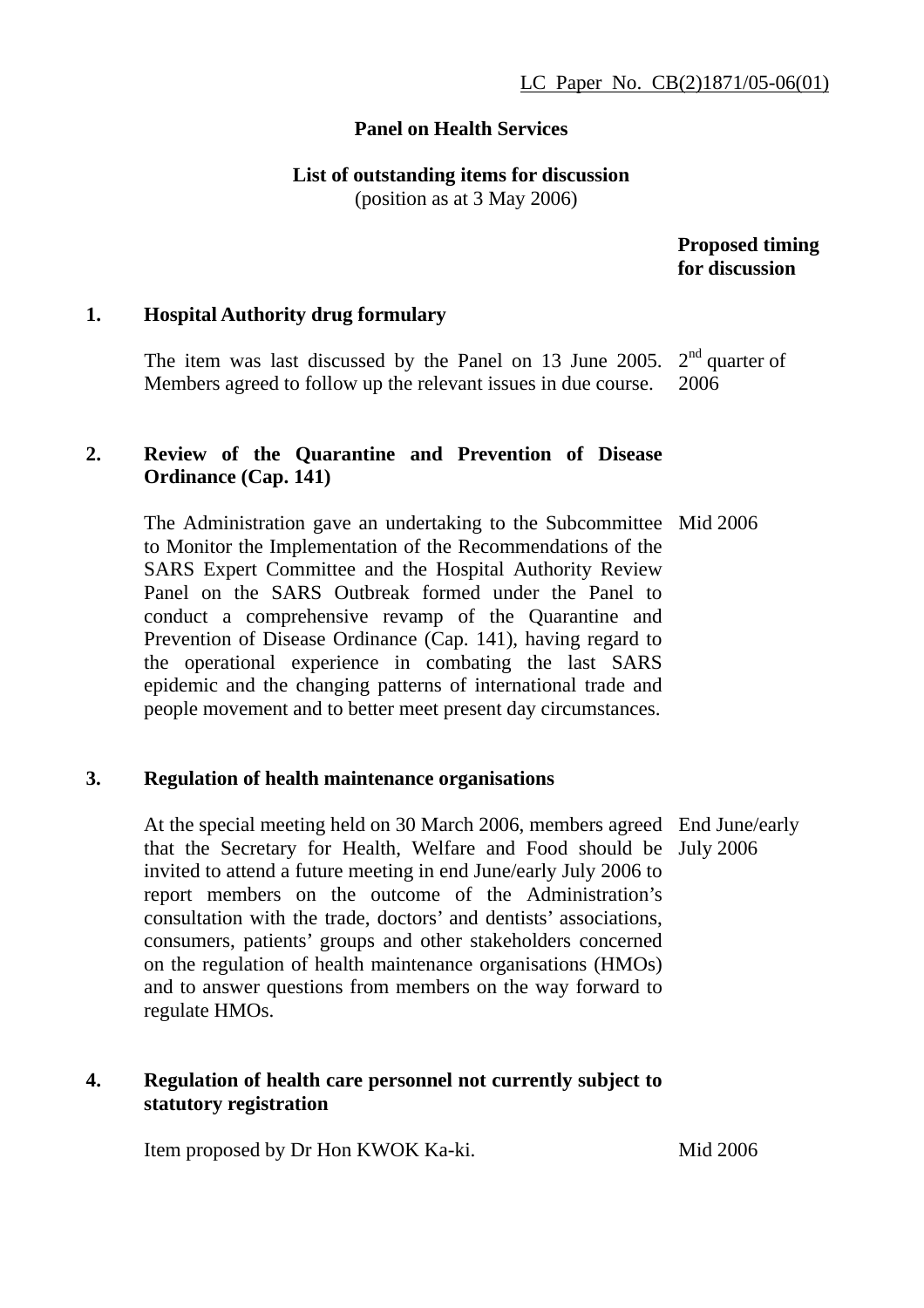#### **5. New hospital on Lantau**

Item proposed by the Administration. Mid - late 2006

# **6. Progress report on promoting healthy eating habit among school children**

At the meeting on 9 January 2006, members agreed to discuss To be confirmed the progress made in taking forward the initiative of promoting healthy eating habit among school children in the latter half of the year.

### **7. Health care complaints mechanism**

This item was previously discussed by the Panel in 2002. To be confirmed The Administration undertook to revert on this subject.

## **8. Review of Dentists (Registration) Ordinance**

Item proposed by the Administration. To be confirmed

# **9. Enhancing the provision of dental care for the elderly and extending school dental care services to post-primary students**

Item proposed by Dr Hon KWOK Ka-ki. To be confirmed

### **10. Medical Misadventure Fund**

Item proposed by Hon Albert HO. To be confirmed

- 2 -